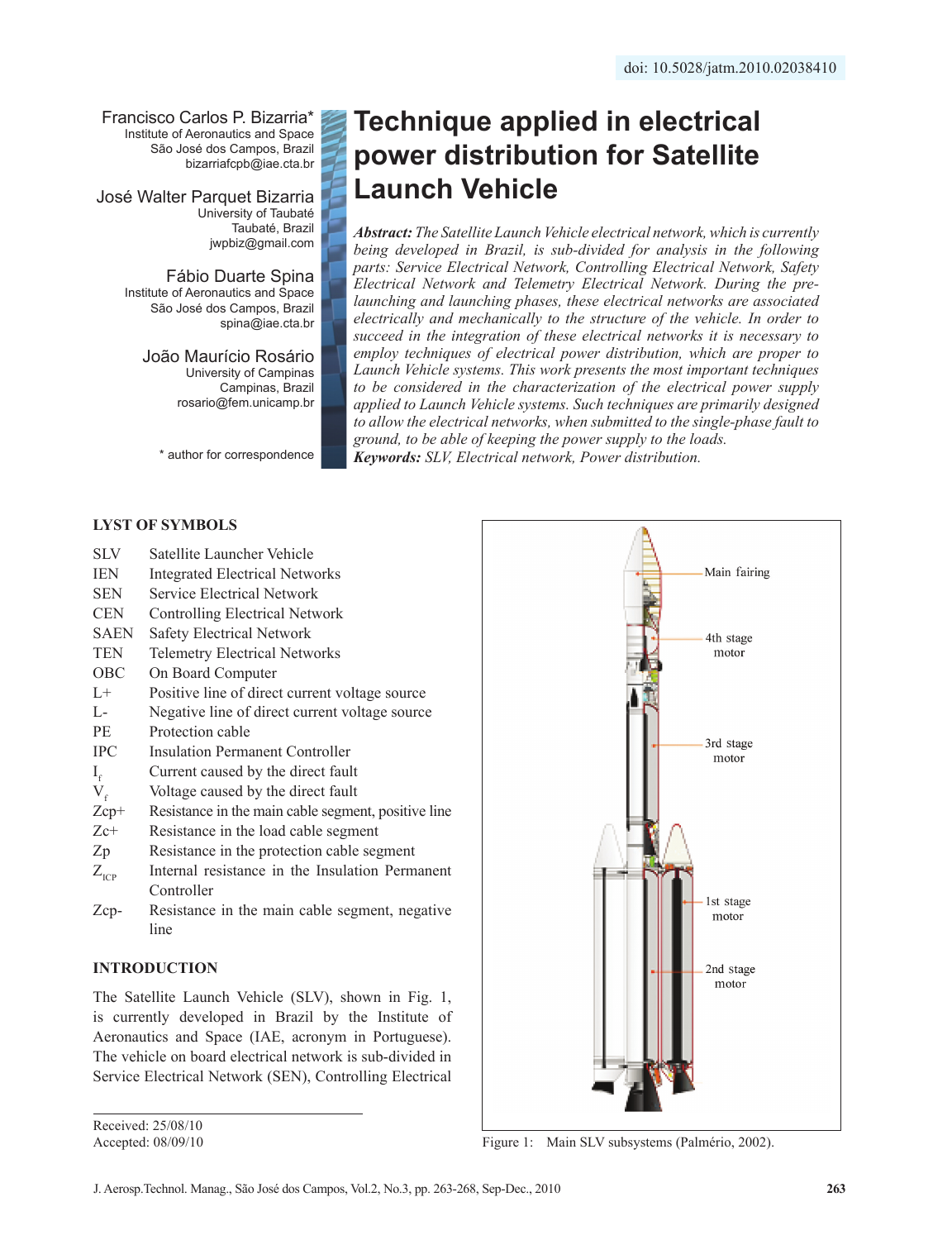Network (CEN), Safety Electrical Network (SAEN) and Telemetry Electrical Network (TEN) (Palmério, 2002).

The requirements for SEN are: i) to store and provide electrical power; ii) to distribute electrical power; and iii) to perform the safety and the sequence of events during the flight of the vehicle.

The main equipment used in CEN are: i) inertial sensors; ii) On Board Computer (OBC); and iii) electromechanical actuators, which allow the vehicle to follow a flight trajectory.

SAEN performs the following functions: i) reception; ii) decoding; iii) command; iv) actuation of remote and auto destruction orders; and v) communication with the ground radar.

TEN performs primarily the following functions: i) conditioning; ii) acquisition; iii) coding; and v) signal transmission to the ground station.

During pre-launching and launching phases, these electrical networks are associated electrically and mechanically to the structure of the vehicle. When integrated into SLV, these electrical networks are called Integrated Electrical Networks (IEN).

The techniques for Electrical Power Distribution (EPD), for launch vehicle, shall be applied to allow the conditions for a proper operation of IEN in normal condition as well in failure mode.

# **GOALS OF THE WORK**

The main goal of this work was to introduce the techniques of EPD for choosing the IEN architecture which will allow maintaining the power supply to the circuits submitted to a single-phase fault to ground and that the fault in one electrical network will not cause direct consequences in a different electrical network and vice-versa.

# **PROPOSED TECHNIQUES**

The two main objectives shall be provided to maintain the power supply to the circuits submitted to first fault to ground and to avoid that the fault in an electrical network does not cause direct consequences in a different network. In order to achieve these objectives, the IEN shall: i) to use grounding scheme which will keep the power supply under condition of single-phase fault to ground, and ii) to use galvanic isolators in the circuits which transfer signals between different electrical networks.

#### **Electrical power distribution**

The classification of the EDP is based on: i) Live Cables Scheme, and ii) Grounding Scheme (NBR 5410:2004).

The Live Cables Scheme considers specially the nature of the equipment supplied by the electrical system; in other words, if there are three-phases, two-phases, single-phase etc.

In the Grounding Scheme is given great importance to the connection of the power supply neutral conductor and the association between the metal case of the loads and the grounding reference of the system. Depending on how these connections are, three types of grounding scheme are obtained: TN, TT and IT.

Based on electrical conductibility characteristics and the mechanical structure of the SLV, only the possibility of IT and/or TN schemes for IEN implementation are considered.

# *IT grounding scheme*

The IT is the only scheme which does not require interruptions in the power supply for the load when submitted to the first single-phase fault to the ground (Hofheinz, 2000).

In the IT grounding scheme, there is no point connecting the power supply  $(L+ or L-)$  to the ground, but the metal case of the load is directly connected to the ground reference.

Figure 2 presents the electrical model of the IT grounding scheme.



Figure 2: IT grounding scheme diagram.

to the earth.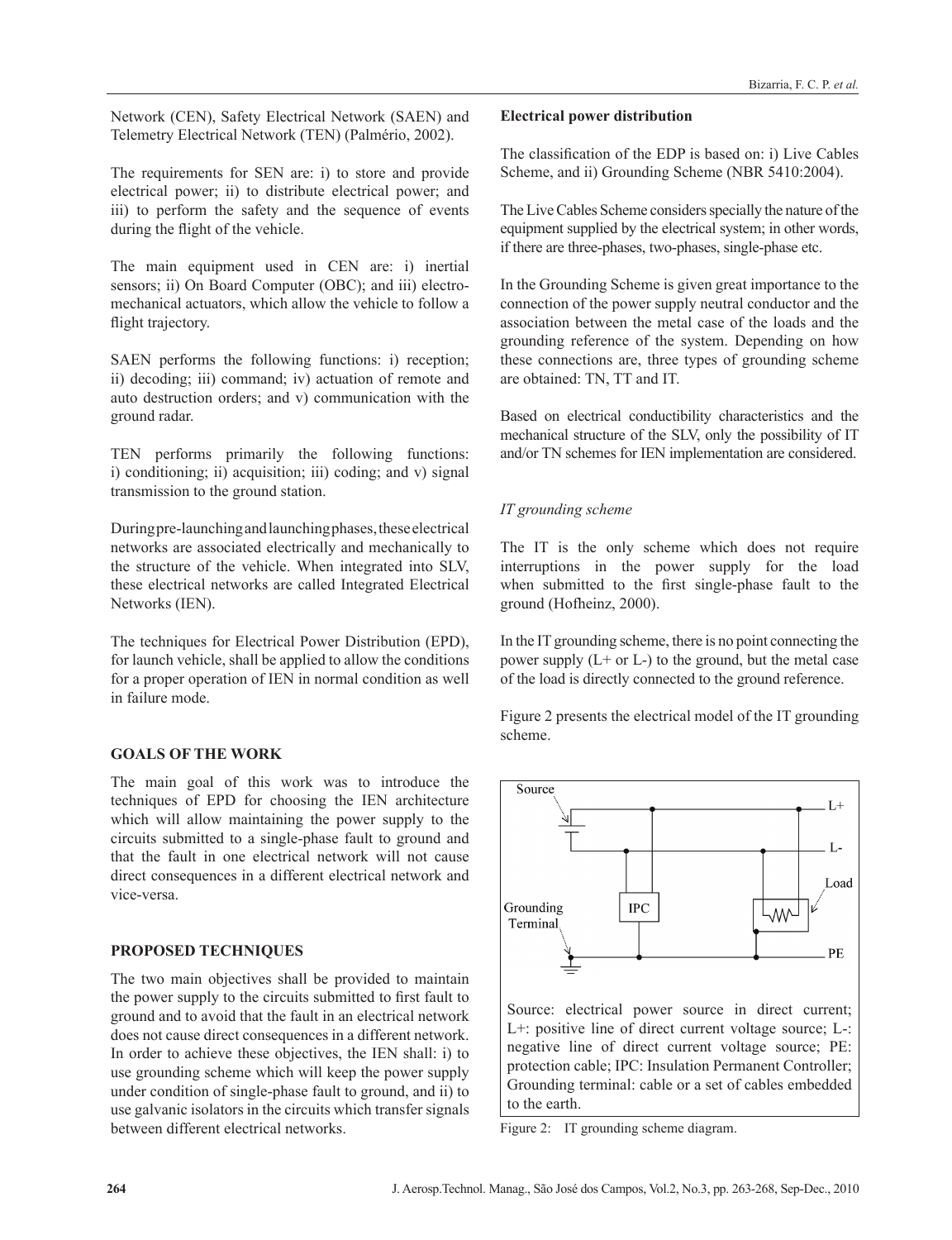The loads supplied by the IT grounding scheme must not have connection between their power supply conductors and their respective cases, structures etc.

The occurrence of one single-phase fault to ground, on the IT grounding scheme, will cause a low intensity current flow, because the electrical resistance path is high. Figure 3 shows the path of electric current in the occurrence of the fault on the IT grounding scheme.

Typically, the electrical resistance of the cables in the fault path is low. Nonetheless, the electrical resistance provided by the Insulation Permanent Controller (IPC) is high. These characteristics allow that the IT grounding scheme does not interrupt its power supply with the occurrence of the first single-phase fault to ground.

In the IT grounding scheme, one single-phase fault to ground can be identified by an IPC. This equipment identifies the occurrence of a fault by measuring the electrical insulation of the system. However, this device does not identify the location of the fault in the system. The fault can be located through a manual equipment to search for short circuits.



Figure 3: Path of the fault current in the IT.

The occurrence of a second fault in a system using IT grounding scheme must be avoided or have their effects minimized by overcurrent circuits protection.

All electronic components in circuits operating in IT grounding scheme must be designed considering the possibility of overvoltage caused by the faults or by the interferences in the electrical system.

#### *TN grounding scheme*

In the TN grounding scheme the power supply is directly grounded and the metal cases of its loads are connected to this same point (Cotrim, 1985).

This scheme can be implemented in three different versions: TN-C, TN-S and TN-C-S. The complementary letters define respectively: i) the neutral conductor is also used for interconnection of the metal cases, ii) the neutral and protection conductors are separated, and iii) the neutral and protection conductors are joined at the beginning of the circuit and are separated from a determined point of the conductors.

Based on the requirement of establishing the electrical connection among all mechanical parts of the SLV structure, the implementation of TN-S grounding scheme was chosen only for the loads that require the connection of the power supply negative line and its load metal case. Figure 4 presents the TN-S grounding scheme electrical diagram.

In the TN grounding scheme, the method to remove a single-phase fault to ground is overcurrent circuit protection.



Figure 4: TN-S grounding scheme diagram.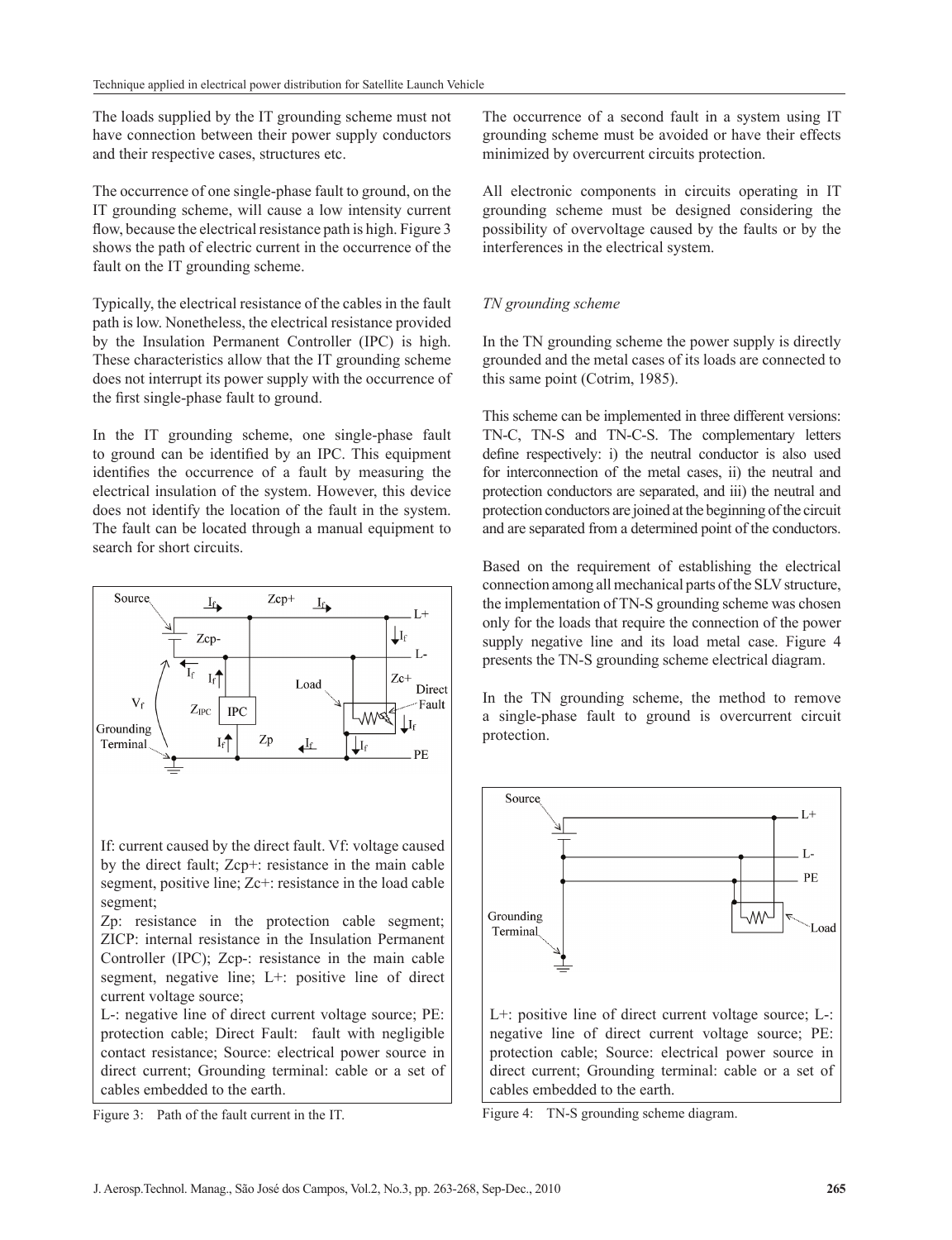The advantage of TN grounding scheme is the easy identification of the circuit under fault, which can be determined by its work stoppage due to the overcurrent protection trip. The great disadvantage is the loss of a circuit, which can create a negative effect on the system.

Figure 5 shows an example of path of the fault current, in steady state, for the TN-S grounding scheme.



If: current caused by the direct fault; Zcp+: resistance in the main cable segment, positive line; Zc+: resistance in the load cable segment. Zp-: resistance in the protection cable segment. L+: positive line of direct current voltage source; L-: negative line of direct current voltage source; PE: protection cable; Direct fault: fault with negligible contact resistance; Source: electrical power source in direct current; Grounding terminal: cable or a set of cables embedded to the earth.

Figure 5: Fault current path in TN.

#### *On board IT grounding scheme*

Statistically, the single-phase fault to ground is the most common failure in electrical systems, regardless of the grounding scheme adopted (Kindermann, 1992), across all the line from the power supply to the load circuit.

Between conventional grounding schemes, IT is the only one which does not interrupt the power supply in case of the occurrence of a single-phase fault to ground.

The immunity to the single-phase fault to ground is a great advantage of the IT grounding scheme over the TN grounding scheme.

The IT grounding scheme disadvantage is the difficulty to identify the circuit where the fault occurred, which is usually performed by IPC associated to successive measurements made by the electrical system operator, aided by differential current pincers.

Figure 6 presents an example of IT grounding scheme for unmanned vehicles.

In the system presented in Fig. 6, the use of IPC only on the ground is foreseen. This will not allow the acquisition of electrical isolation data during the flight of the vehicle.

The behavior of the electrical isolation, during the flight of the vehicle, shall be determined in ground tests using IPC, and simulating the flight conditions.



L+: positive line of direct current voltage source; L-: negative line of direct current voltage source; IPC: Insulation Permanent Controller.

Figure 6: Example of IT grounding scheme.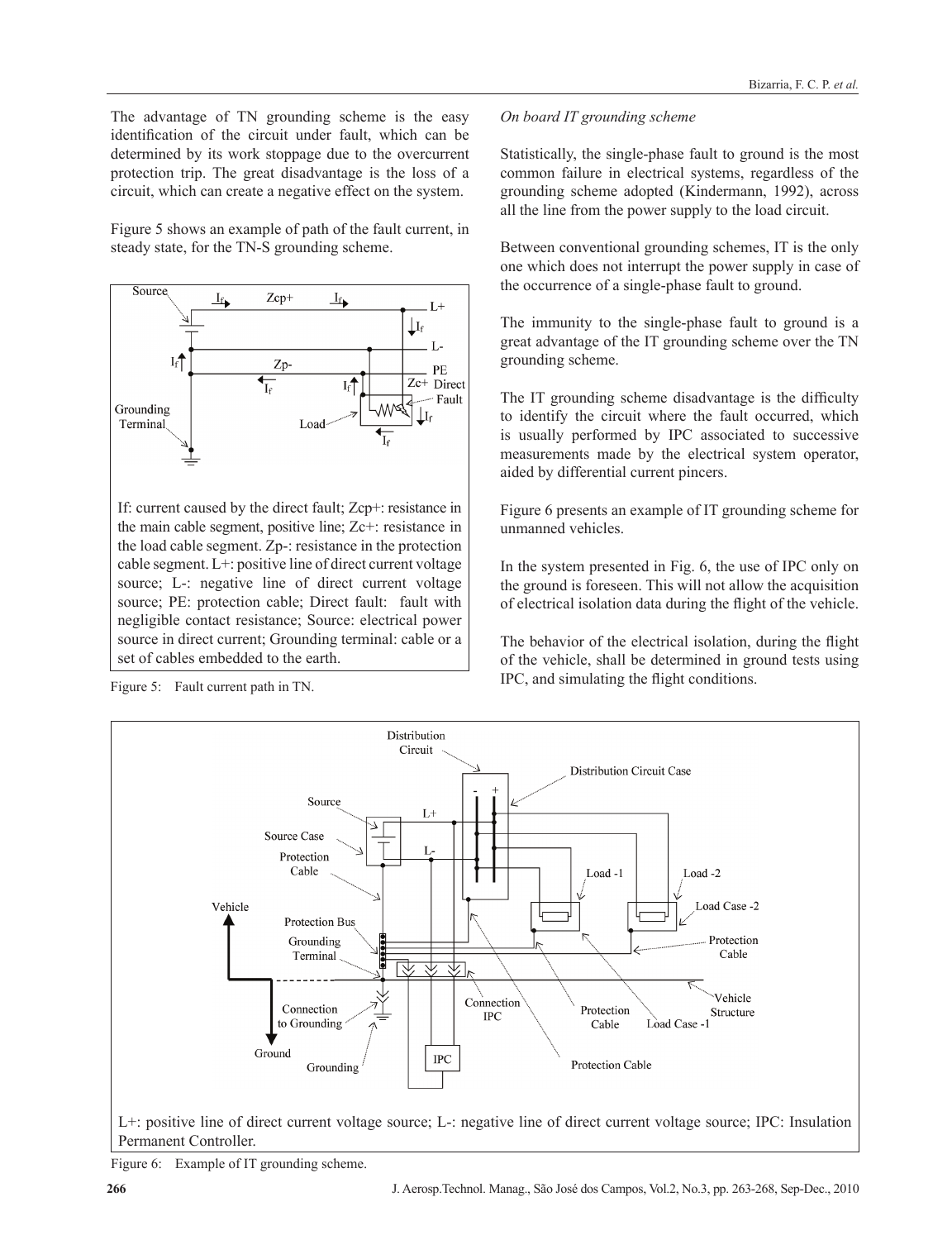#### *Galvanic separation*

The goal of galvanic separation is to create galvanic isolation among independent electric circuits that can be associated at the same electrical network, with different voltages which could damage equipment or cause undesirable interferences for the system operation.

Normally, in a launch vehicle, can be identified electrical networks with different grounding schemes exchange signal each other.

Figure 7 shows an example of circuit (Cts) which has no galvanic separation; however, it has the function of transferring signals between two electrical networks with IT and TN grounding scheme, respectively.

In Figure 7, R1 resistor, in the IT grounding scheme network, provides analogical signal which is proportional to the level of voltage reached by the F2 power supply to the TR transmitter in the TN-S grounding scheme network, by means of Cts circuit. On normal operation, the absence of galvanic separation in the Cts circuit causes limited interference between the two electrical networks, prevailing the nominal currents  $(I_{n1}, I_{n2}$  and  $I_{n3}$ .

Assuming that a single-phase fault to the metal case of the Load 1 occurs in the IT grounding scheme, it will cause short-circuit current  $(I_f)$  between the components of the electrical networks showed in Fig. 8.

In the electrical network configuration showed in Fig. 8, the occurrence of one fault may cause undesirable consequences.

In order to minimize the consequences of this fault, is proposed the installation of galvanic separators in the circuits of different networks which exchange signals with each other, as shown in Fig. 9.

In the electrical diagram shown in Fig. 9, it can be observed the galvanic separator in the circuit of transference of signals  $(C<sub>1</sub>)$ , restraining the consequences of the fault and allowing the normal operation of both electrical networks.

Figure 10 presents four examples of galvanic isolation circuits which can perform the transference of signals among different electrical networks (Mulville, 1998).



Figure 7: Signals transference without galvanic separation.



L+: positive line of direct current voltage source; L-: negative line of direct current voltage source; PE: protection cable; If: current caused by the direct fault.

Figure 8: Fault path between the electrical networks.